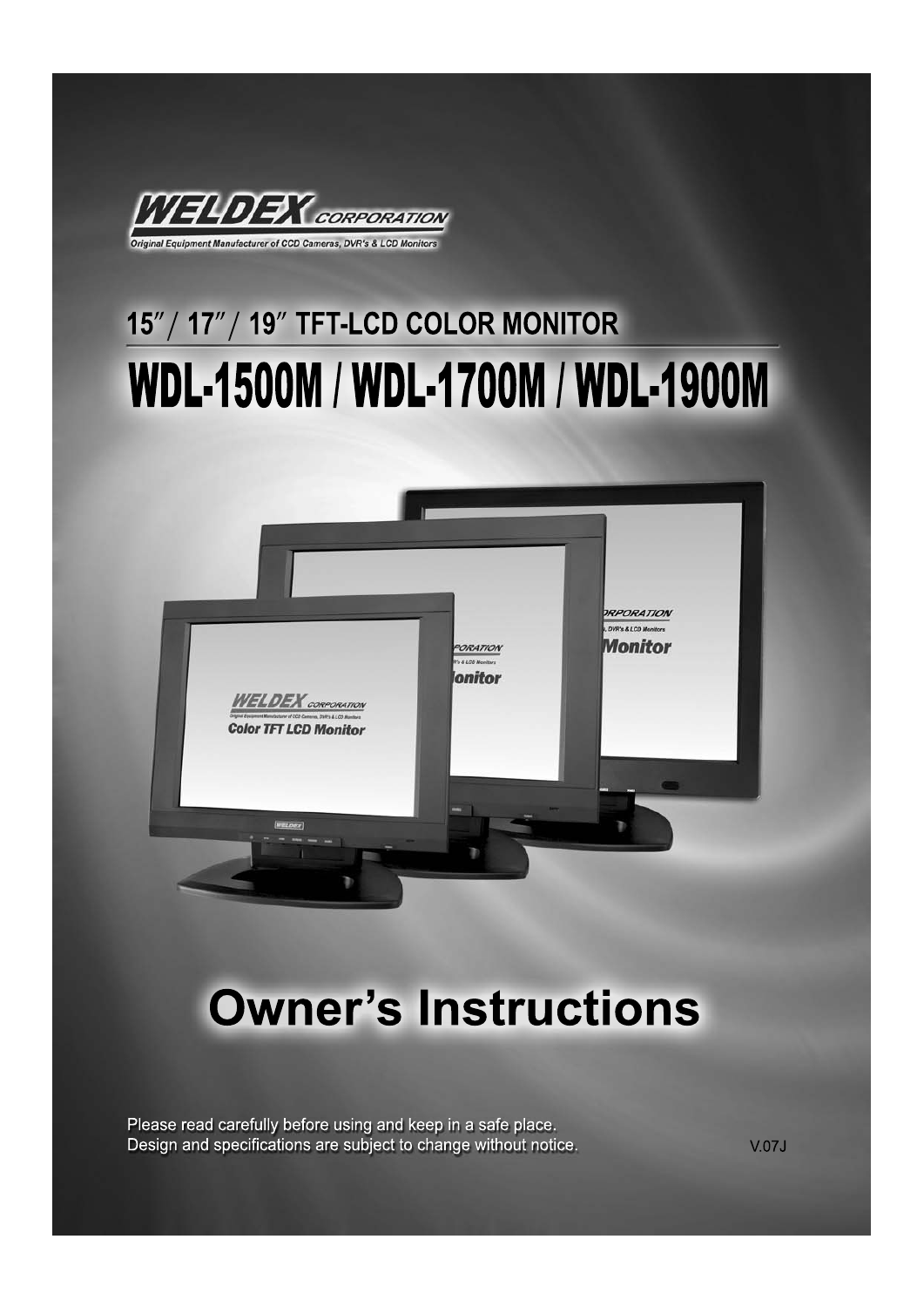# Table of Contents

| 1. Table of Contents <b>contents</b> and the content of the content of the content of the content of the content of the content of the content of the content of the content of the content of the content of the content of the co  | $\mathbf{2}$   |
|--------------------------------------------------------------------------------------------------------------------------------------------------------------------------------------------------------------------------------------|----------------|
|                                                                                                                                                                                                                                      | $\overline{3}$ |
|                                                                                                                                                                                                                                      |                |
| 4. Function                                                                                                                                                                                                                          |                |
|                                                                                                                                                                                                                                      |                |
|                                                                                                                                                                                                                                      |                |
|                                                                                                                                                                                                                                      |                |
| 5. System Wiring <b>Wiring 2000</b> 3                                                                                                                                                                                                |                |
| 6. Operation                                                                                                                                                                                                                         |                |
| A. Picture <b>contract and the contract of the contract of the contract of the contract of the contract of the contract of the contract of the contract of the contract of the contract of the contract of the contract of the c</b> |                |
| B. Source <b>Manual</b> Construction of the Source of Table 30 and Table 30 and Table 30 and Table 30 and Table 30 and Table 30 and Table 30 and Table 30 and Table 30 and Table 30 and Table 30 and Table 30 and Table 30 and Tabl  |                |
|                                                                                                                                                                                                                                      |                |
|                                                                                                                                                                                                                                      |                |
|                                                                                                                                                                                                                                      |                |
|                                                                                                                                                                                                                                      |                |
| G. Check before asking warranty service <b>constructs</b> and the 13                                                                                                                                                                 |                |
| 8. Packing List <b>Matures</b> 24                                                                                                                                                                                                    |                |
| 9. Specifications <b>continues</b> and the set of the set of the set of the set of the set of the set of the set of the                                                                                                              |                |

### *Before operating the set, please read this manual carefully*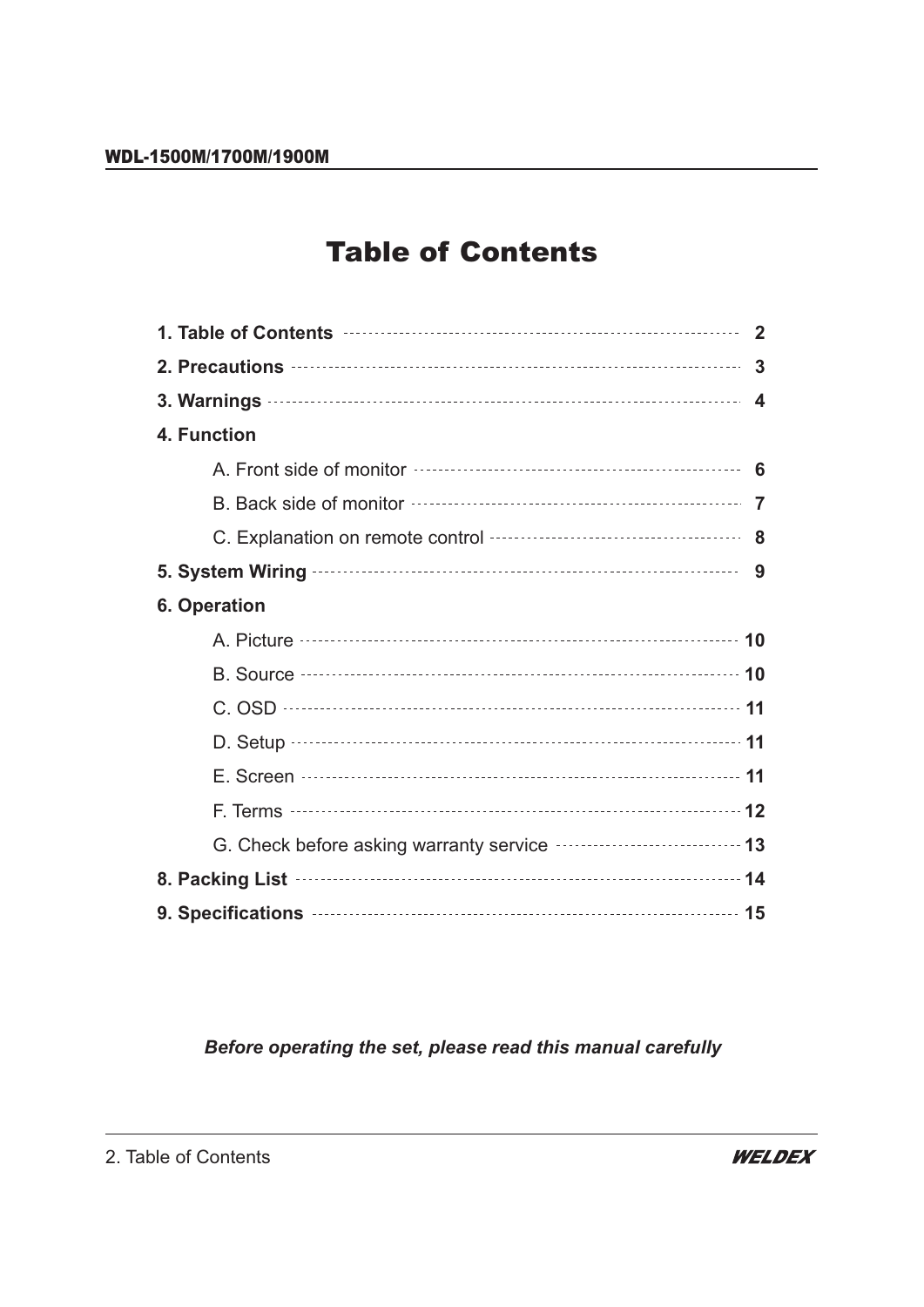### **Precautions** Precautions

#### **Do not remove the cover.**

To reduce the risk of electric shock and maintain the quality of the product, please do not remove the cover.

Please follow the instructions of the wiring diagram in the Installation Guide.

#### **Keep small articles out of the reach of children.**

Store small articles (screws, etc.) in places not accessible to children. If swallowed, consult physician immediately.

#### **Stop using immediately if a problem appears.**

When problems appear, stop using the system immediately and contact the dealer from whom you purchased the equipment. Some problems which may warrant immediate attention include a lack of sound, noxious smoke being emitted from the unit, or foreign objects dropped inside the unit.

#### **Do not use this equipment outside the vehicle.**

Do not use this equipment for purposes other than those listed for the vehicle. Failure to do so may result in an electric shock or an injury.

#### **Stop the vehicle before carrying out any operation that could interfere with your driving.**

If the operation of the unit (such as turning on or turning off the monitor, etc.) interferes with your driving, stop the vehicle in a safe location before attempting operation.

#### **Temperature**

Before turning your unit on, be sure the temperature inside the vehicle is between -15 $\mathcal{C}$ (+5 $\mathcal{F}$ ) and +60 $\mathcal{C}$ (+140 $\mathcal{F}$ )

#### **Maintenance**

If you have problems, do not attempt to repair the unit by yourself. Return it to your purchasing dealer.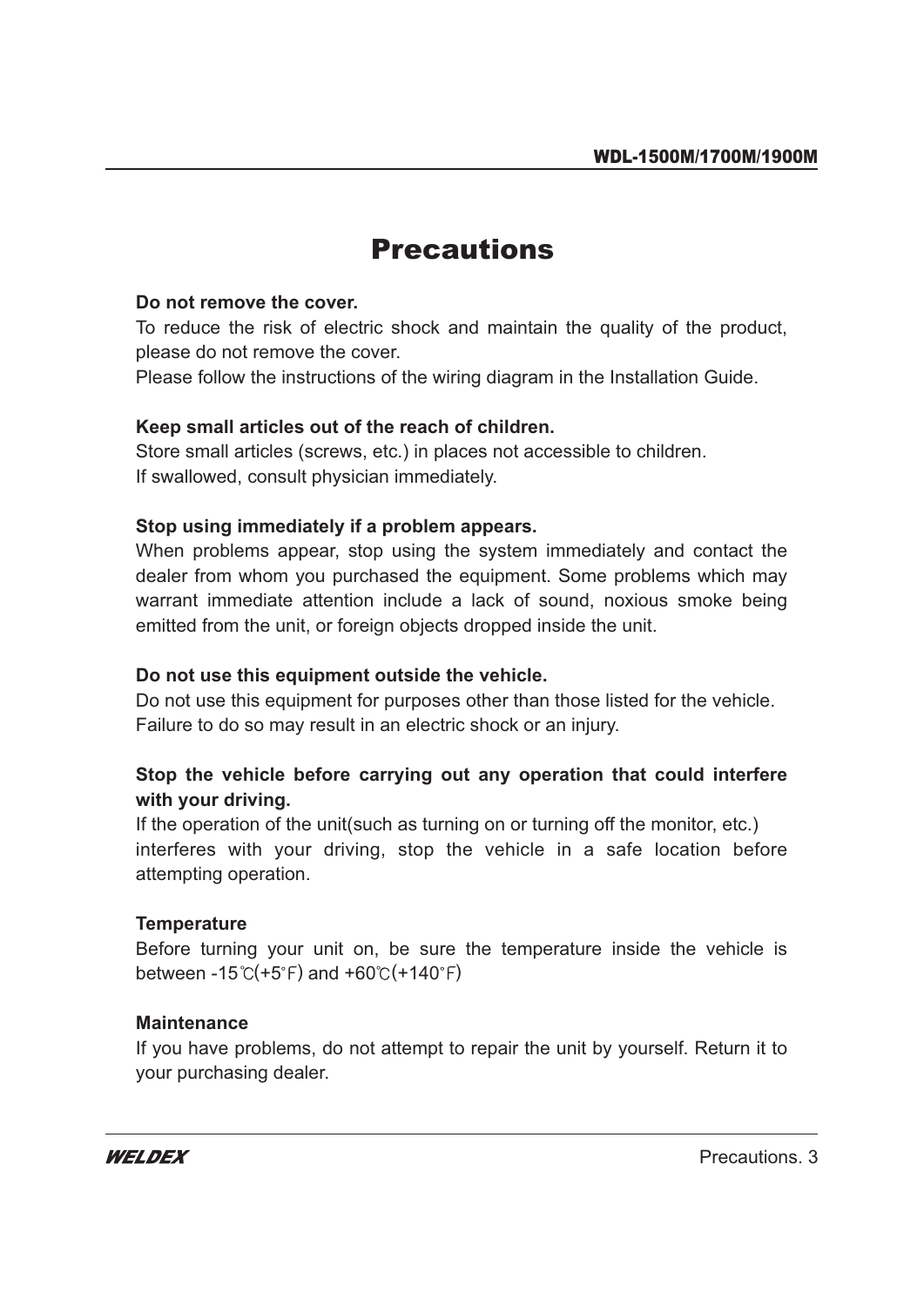## Warnings



To reduce the risk of electric shock do not remove cover(or back). No user serviceable parts inside. Refer servicing to qualified service personnel.



The lightning flash with arrowhead symbol, within an equilateral triangle, is intended to alert the user to the presence of "dangerous voltage" within a product's enclosure that may be of sufficient magnitude to constitute a risk of electric shock.



The exclamation point within an equilateral triangle is intended to alert the user to the presence of important operating and maintenance (servicing) instructions in the literature accompanying the appliance.

#### **WARNING**

To prevent fire of shock hazard, do not expose the set to rain or moisture. Do not rub or strike the Active Matrix LCD with anything hard, as this may scratch, mar, or damage the Active Matrix LCD permanently.

#### **REGULATORY INFORMATION**

This equipment has been tested and found to comply with the limits for a Class B digital device, pursuant to part 15 of the FCC Rules. These limits are designed to provide reasonable protection against harmful interference when the equipment is operated in a residential installation. This equipment generates, uses and can radiate radio frequency energy and, if not installed and used in accordance with the instruction manual, may cause harmful interference to radio communications. However, there is no guarantee that interference will not occur in a particular installation. If this equipment does cause harmful interference to radio or television reception, which can be determined by turning the equipment off and on, the user is encouraged to try or correct the interference by one or more of the following measures.

4. Warnings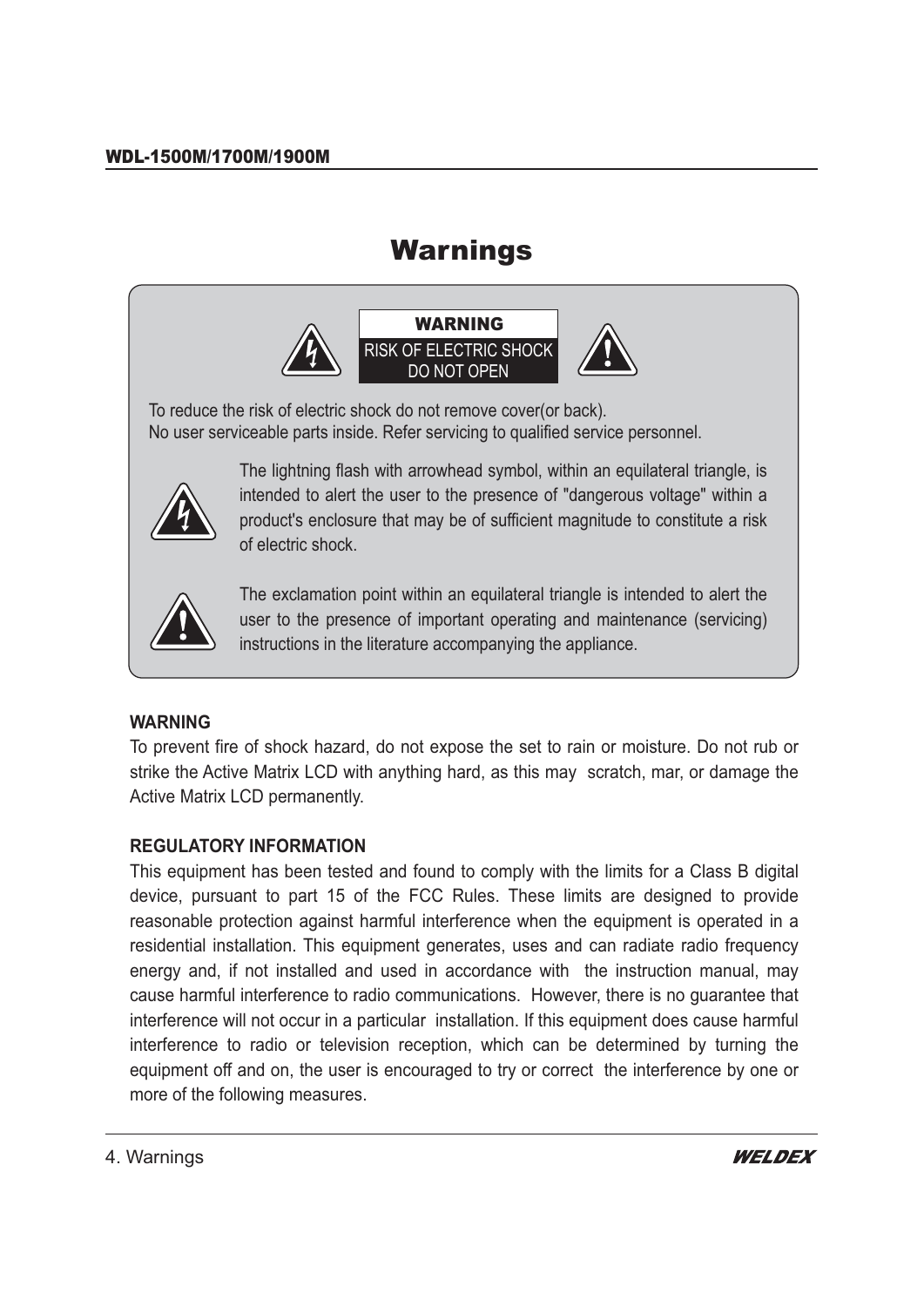#### **CAUTION**

Do not attempt to modify this product in any way without written authorization. Unauthorized modification could void the user's authority to operate this product.

#### **POWER**

This set operates on DC power. The voltage is as indicated on the label on the back cover. Never apply AC power to the set directly. Do not allow anything to rest upon or roll over the power cord, and do not place the set where the power cord is subject to damage.

#### **SERVICE**

Never remove the back cover of the monitor, as this can expose you to high voltage and other hazards. If the monitor does not operate properly, unplug it and call your dealer.

#### **LOCATION**

Position your monitor where no bright light or sunlight will shine directly on the screen. Also ensure that the monitor is placed in a position that allows a free flow of air. Do not cover the ventilation openings on the back cover.

#### **CLEANING**

Unplug the monitor before cleaning the face of the LCD Screen. Dust the monitor by wiping the screen and cabinet with a soft, clean cloth. If the screen requires additional cleaning, use a clean, damp cloth. Do not use liquid or aerosol cleaners.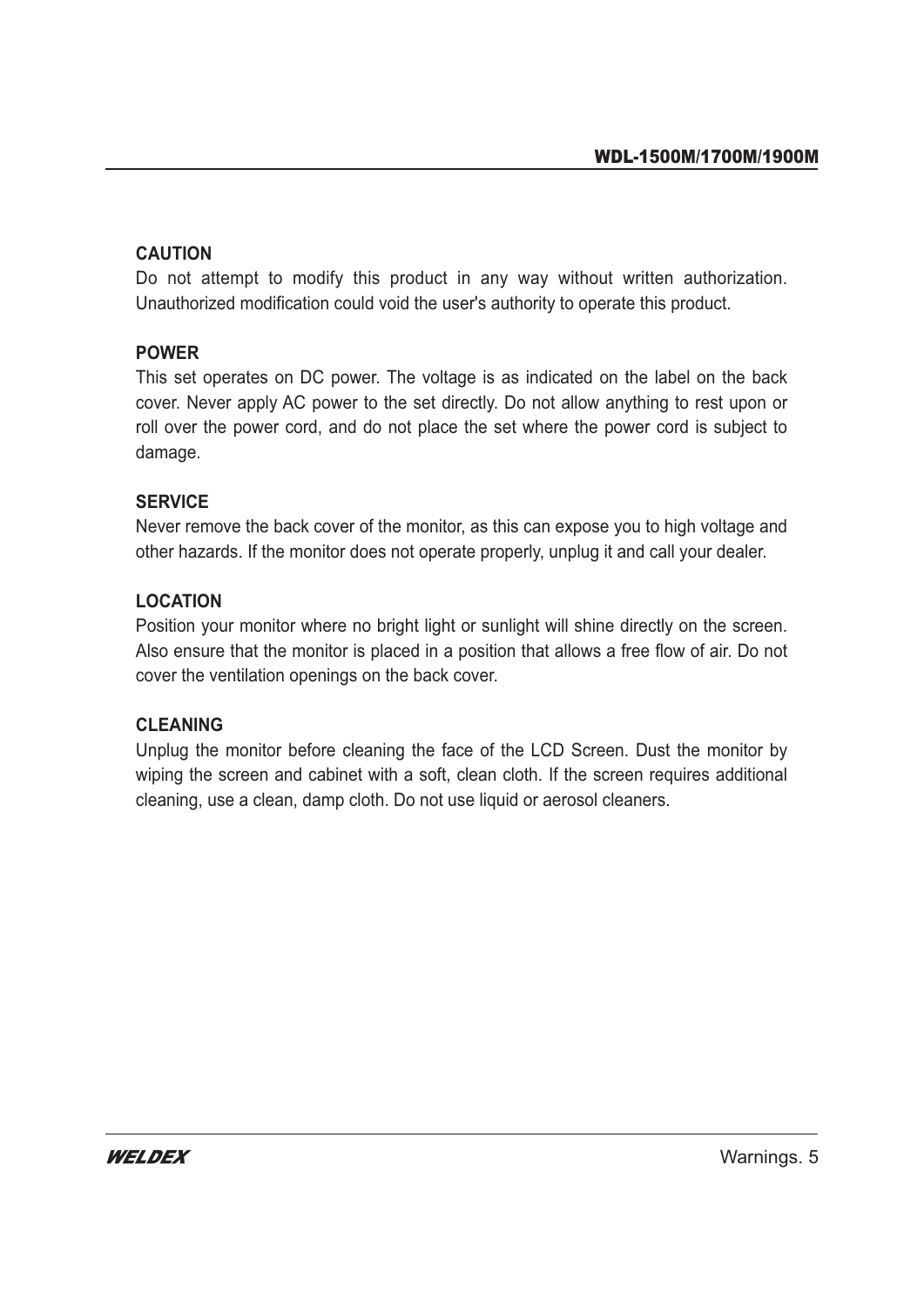## **Function** Function

#### **A. Front side of monitor.**

It is an explanation of the name and function per each part.



1. LCD PANEL

It supports a resolution 1024x768 [WDL-1500M] /

1280x1024 [WDL-1700M/1900M] mode (optimal condition) 16.2M colors.

2. REMOTE CONTROL SENSOR

IR-SENSOR is built in so that you can use remote control.

3. MENU

Display a main menu on screen.

4. DOWN

Press to use select items in the on-screen menu.

- 5. DECREASE/INCREASE CHANNEL OR VOLUME
- 6. SOURCE

TURN DOWN A CHANGE OF SCREEN

Change a mode to VIDEO1 / VIDEO2 / PC / HDMI (VIDEO2 / HDMI - option)

7. POWER BUTTON

Turn ON/OFF power of monitor.

8. LED

Illuminates brightly when the monitor is switched on. (Power standby indicator)

6. Function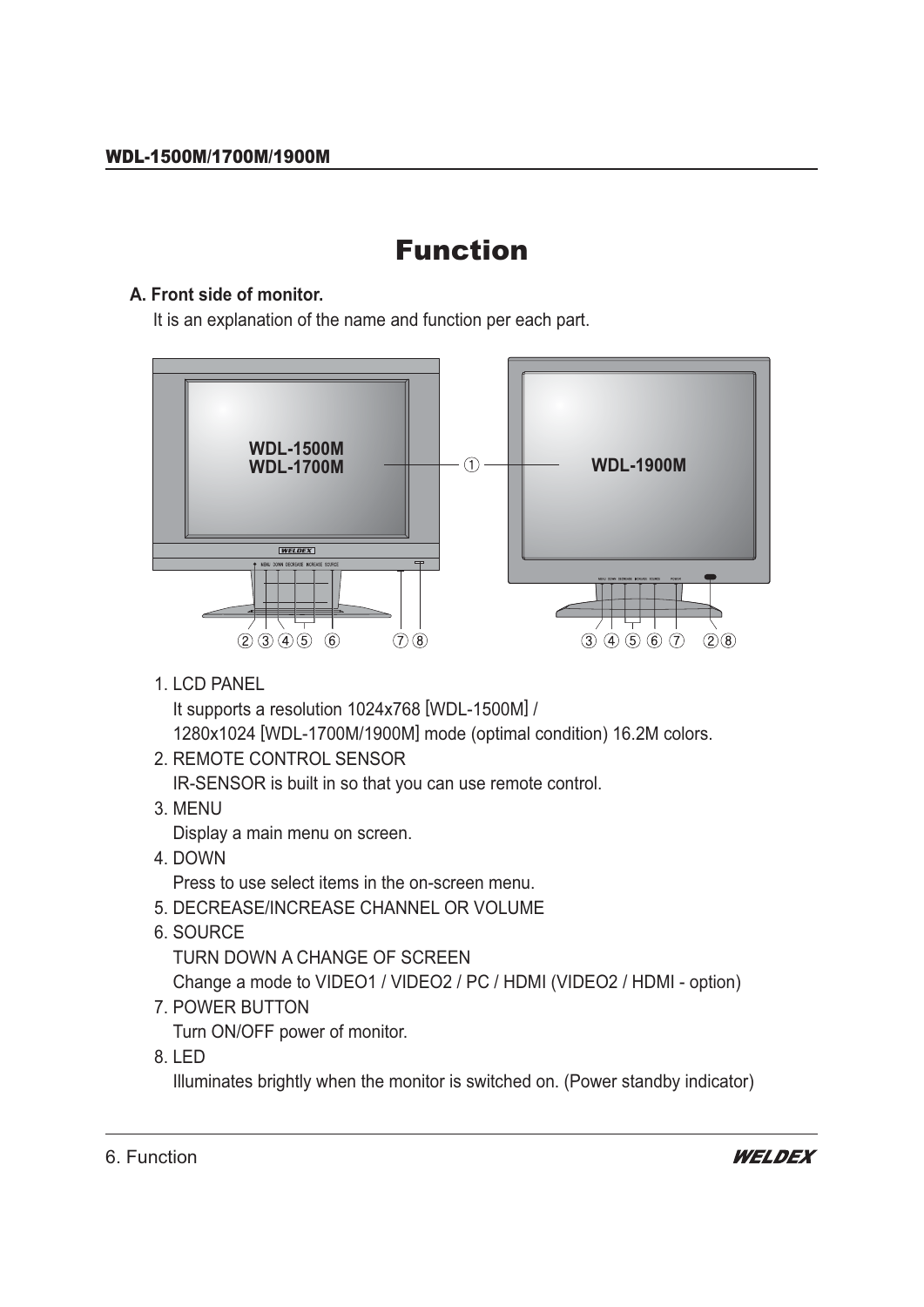#### **B. Back side of monitor.**

It is an explanation of the name and function per each part.







- 1. DC-12V (Power input port) It is a connection for power (Use the adapter supplied)
- 2. HDMI (HDMI input port option) Uses of HDMI cable to connect a HDMI output port. \*HDMI cable(Optional)
- 3. D-SUB (RGB input port) Uses of D-SUB signal cable to connect PC D-SUB.
- 4. VIDEO-1 (External video input port) CVBS video input.
- 5. AUDIO LEFT (External audio input port) External sound ouput port using RCA cable (WHITE)
- 6. AUDIO RIGHT (External audio input port) External sound ouput port using RCA cable (RED)
- 7. PC SOUND IN (Speaker input port PC) Connect external speaker using audio cable
- 8. PC SOUND OUT (Speaker output port PC) Connect external sound output using PC audio
- 9. LOOP OUT/VIDEO-2 (Video-1 output port / video-2 input port) Video-1 image loopout port or video-2 input (OPTION)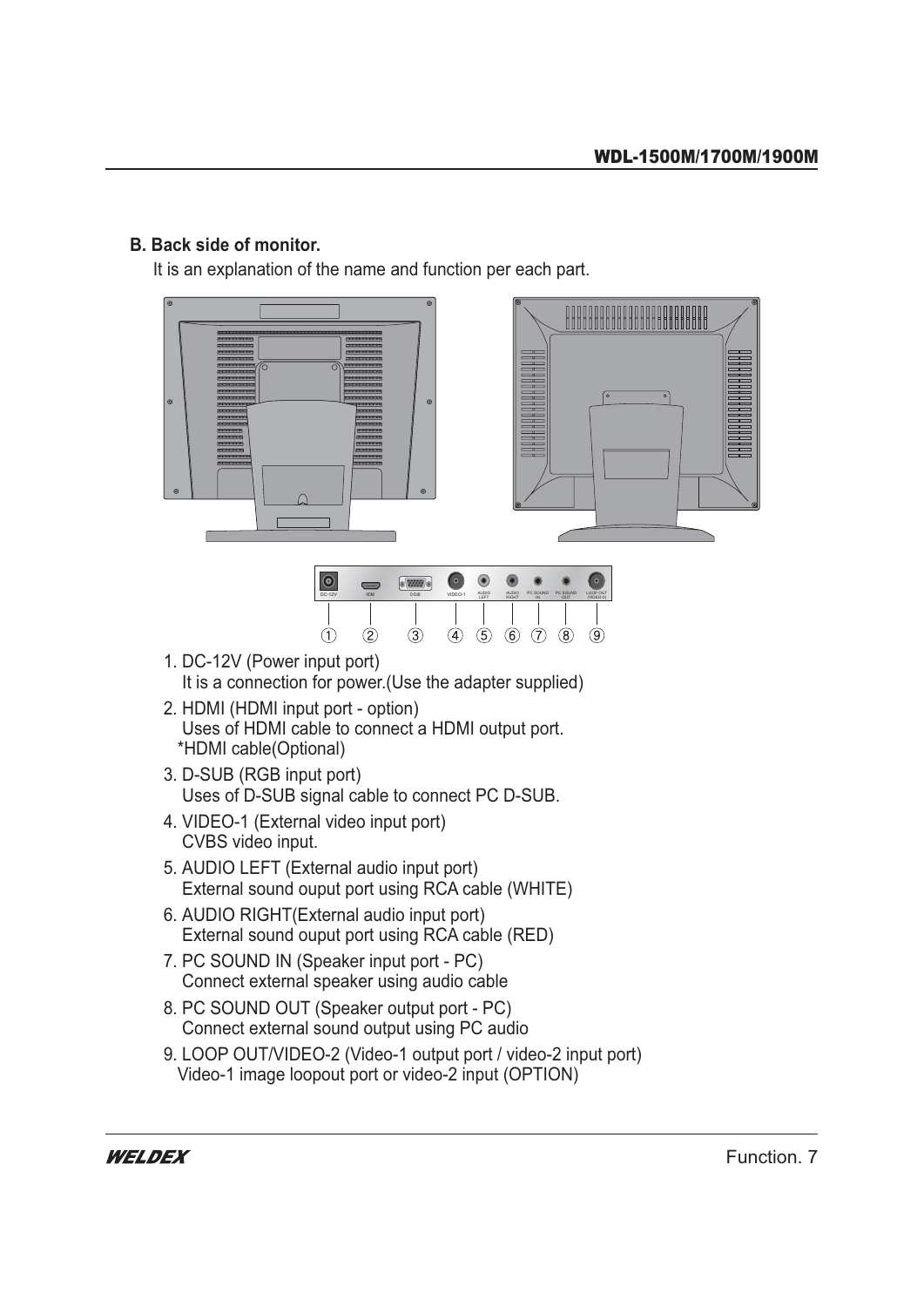## **C. Explanation of remote control.**

The button and function of remote control.



| 1                | Power                                | Turn on/off power of LCD monitor        |  |  |
|------------------|--------------------------------------|-----------------------------------------|--|--|
| 2                | Mute                                 | Make sound of speaker be mute           |  |  |
| 3                | VIDEO 1                              | Change to VIDEO 1 mode                  |  |  |
| 4                | VIDEO <sub>2</sub>                   | Change to VIDEO 2 (option)              |  |  |
| 5                | PC                                   | Change to PC mode                       |  |  |
| 6                | <b>HDMI</b>                          | Change to HDMI mode                     |  |  |
| $\overline{7}$   | Dimmer                               | Dimmer control button                   |  |  |
|                  |                                      | Press to display all of the available   |  |  |
| 8                | Source                               | video source                            |  |  |
| 9                | <b>Display</b>                       | Present display mode                    |  |  |
| 10               | Exit                                 | MENU becomes off                        |  |  |
| 11               | $\blacktriangle, \blacktriangledown$ | UP/DOWN during the menu                 |  |  |
| 12 <sup>2</sup>  | Menu                                 | Display screen adjusting menu on screen |  |  |
| 13 <sup>2</sup>  | VOL <b>∢</b> ,▶                      | UP/DOWN mute or turn up/down sound      |  |  |
| 14               | <b>OSD</b>                           | <b>HOTKEY</b> on the remote control     |  |  |
| 15 <sub>15</sub> | <b>Brightness</b>                    | Adjust the brightness of screen         |  |  |
| 16 <sup>°</sup>  | Contrast                             | Adjust the contrast of screen           |  |  |
| 17               | <b>HUE</b>                           | Adjust the HUE of screen                |  |  |
| 18               | <b>Auto Power</b>                    | The power of LCD stays ON or OFF        |  |  |
| 19               | <b>RESET</b>                         | Return to initial set mode              |  |  |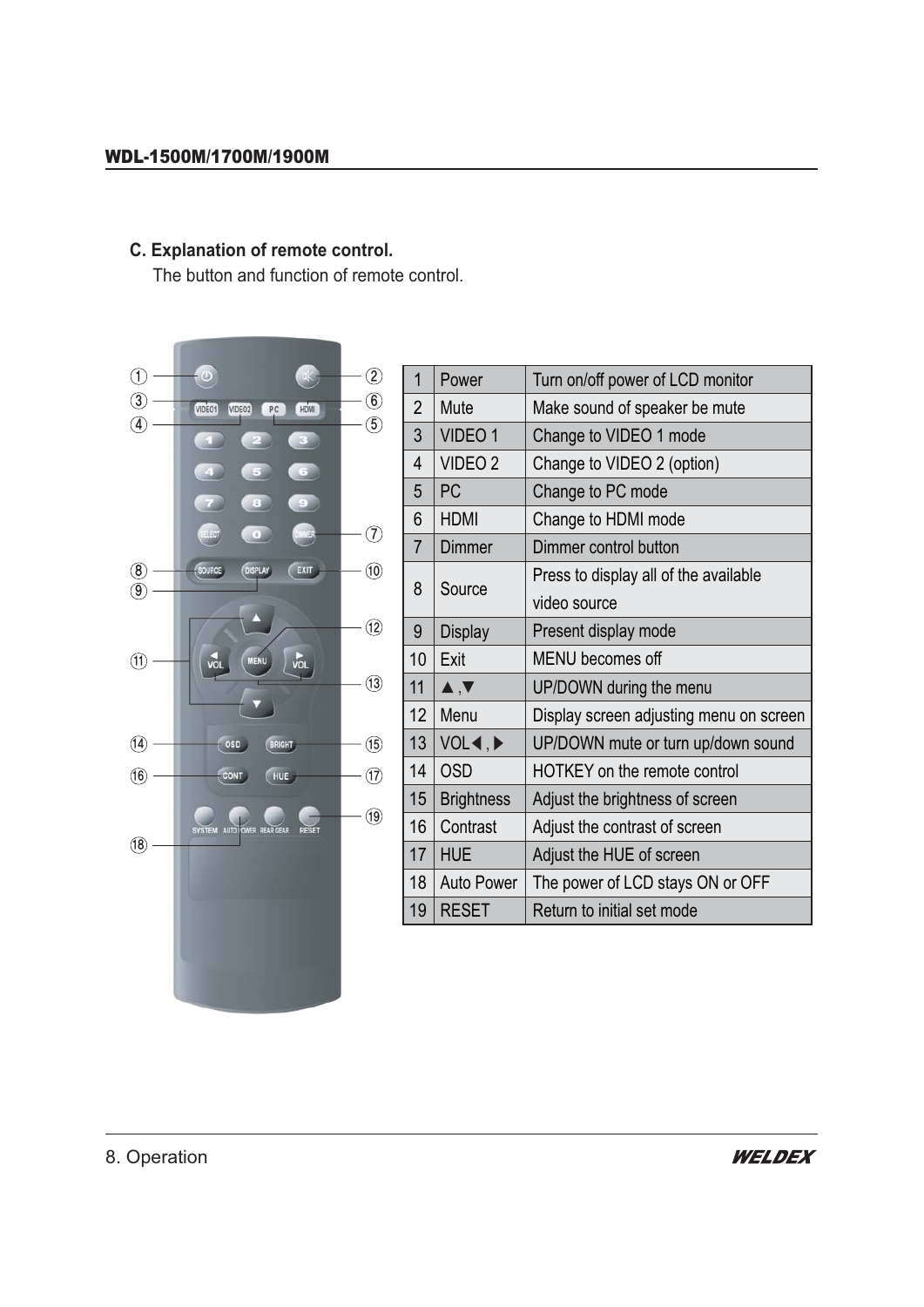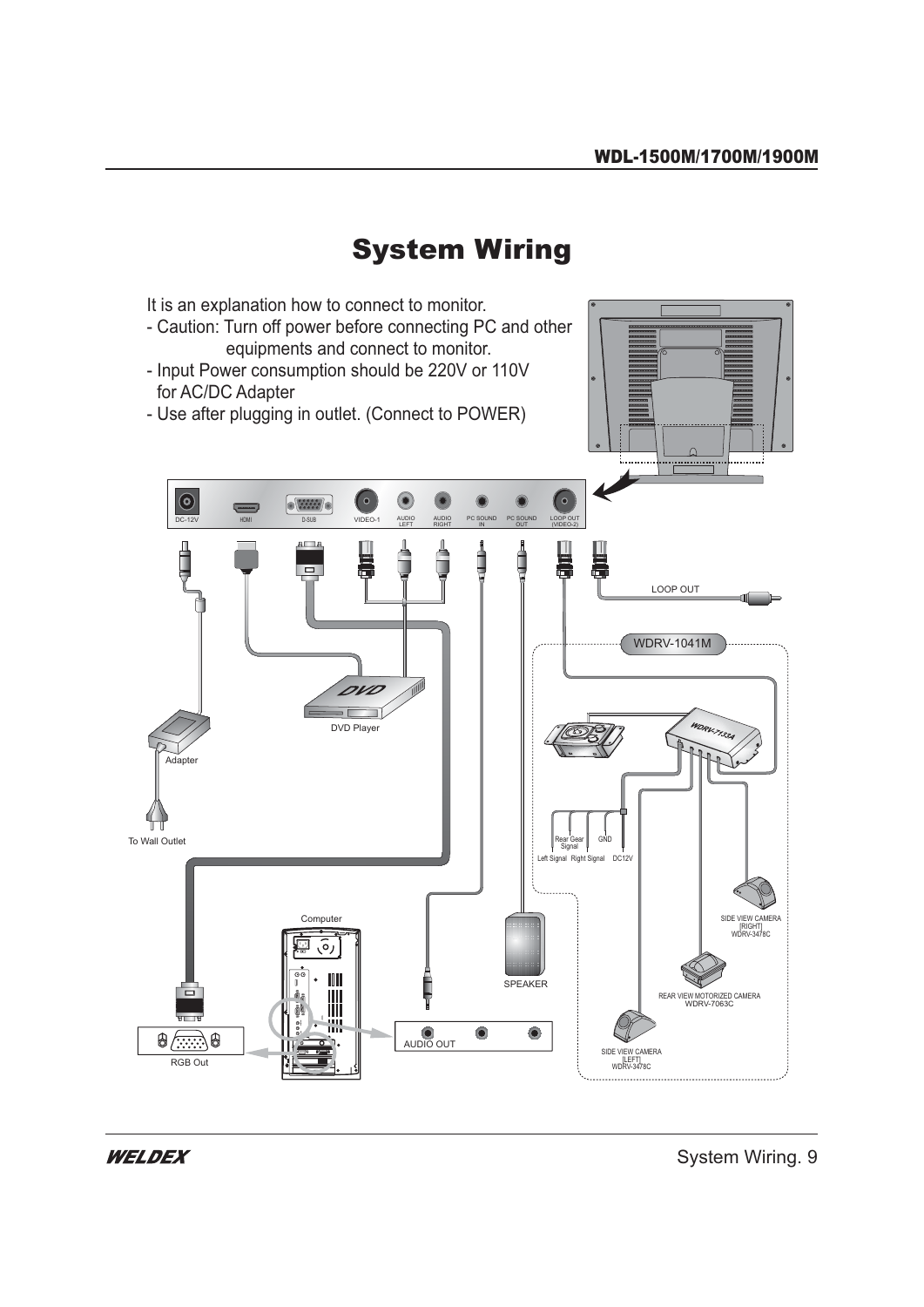## **Operation**

OSD screen configuration and adjustment buttons

- Press "MENU" button to activate OSD menu screen.
- OSD is changed consequently as below when press menu continuously.

PICTURE or PC → OSD → SOURCE / SETUP

- Press menu key 1~2 second to exit menu or press source button. (EXIT on remote control)

A. PICTURE (VIDEO1, VIDEO2 Only)

| 霹<br>$\blacksquare$<br>CTURE              | <b>CONTRAST</b>   | Select "CONTRAST" function from the OSD picture menu.<br>Press DECREASE/INCREASE button to select a desired contrast from the display.     |
|-------------------------------------------|-------------------|--------------------------------------------------------------------------------------------------------------------------------------------|
|                                           | <b>BRIGHTNESS</b> | Select "BRIGHTNESS" function from the OSD picture menu.<br>Press DECREASE/INCREASE button to select a desired brightness from the display. |
|                                           | <b>HUE</b>        | Select "HUE" function from the OSD picture menu.<br>Press DECREASE/INCREASE button to select a desired hue from the display.               |
| NORMAL $\blacktriangleright$              | <b>SATURATION</b> | Select "SATURATION" function from the OSD picture menu.<br>Press DECREASE/INCREASE button to select a desired saturation from the display. |
| $\triangleleft$ STANDARD $\triangleright$ | <b>SHARPNESS</b>  | Select "SHARPNESS" function from the OSD picture menu.<br>Press DECREASE/INCREASE button to select a desired sharpness from the display.   |
|                                           | <b>COLOR TEMP</b> | Toggling "COLOR TEMP" on the screen to adjust [NORMAL - WARM - COOL]                                                                       |
| <b>ADJUST</b><br><b>IIII</b> EXIT         | PICTURE MODE      | Toggling "PICTURE MODE" on the screen to adjust [STANDARD - MOVIE - VIVID]                                                                 |

#### **B. PC** (PC & HDMI Only)

 $\overline{\bigcirc}$ 

BRIGHTNES

SHARPNESS COLOR TEM

 $\triangleq$  MOVE

 $\sqrt{2}$ 

|                    | P C                                                                                      |
|--------------------|------------------------------------------------------------------------------------------|
| <b>CONTRAST</b>    |                                                                                          |
| <b>BRIGHTNESS</b>  |                                                                                          |
| H. POSITION        |                                                                                          |
| V. POSITION        |                                                                                          |
| <b>CLOCK</b>       |                                                                                          |
| <b>PHASE</b>       |                                                                                          |
| <b>COLOR MODE</b>  | B                                                                                        |
| <b>AUTO ADJUST</b> |                                                                                          |
|                    | $\textcolor{red}{\bullet}$ MOVE $\quad \textcolor{red}{\bullet}$ ADJUST $\quad$ III EXIT |

| Select "CONTRAST" function from the OSD pc menu.<br>Press DECREASE/INCREASE button to adjust a desired contrast for the display.               |
|------------------------------------------------------------------------------------------------------------------------------------------------|
| Select "BRIGHTNESS" function from the OSD pc menu.<br>Press DECREASE/INCREASE button to adjust a desired brightness for the display.           |
| Select "H. POSITION" function from the OSD pc menu.<br>Press DECREASE/INCREASE button to adjust a desired horizontal position for the display. |
| Select "V. POSITION" function from the OSD pc menu.<br>Press DECREASE/INCREASE button to adjust a desired vertical position for the display.   |
| Select "CLOCK" function from the OSD pc menu.<br>Press DECREASE/INCREASE button to adjust a desired clock for the display.                     |
| Select "PHASE" function from the OSD pc menu.<br>Press DECREASE/INCREASE button to adjust a desired phase for the display.                     |
| Toggling "COLOR MODE" on the screen to adjust [NORMAL - WARM - COOL]                                                                           |
| Select "AUTO ADJUST" function from the PC menu.<br>DECREASE/INCREASE to play.                                                                  |
|                                                                                                                                                |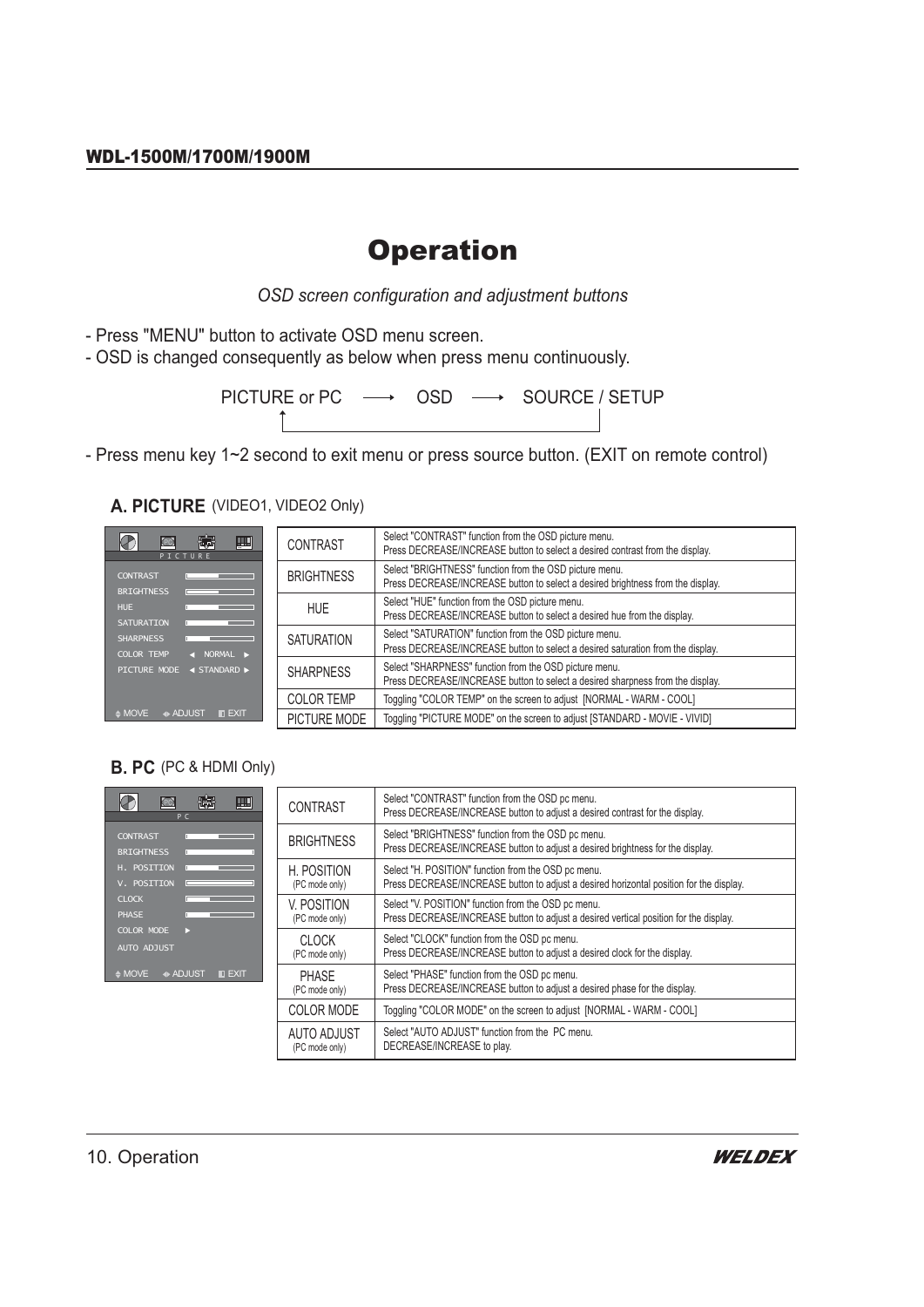#### C. OSD

|                    | 0 S D                    |
|--------------------|--------------------------|
| <b>LANGUAGE</b>    | <b>ENGLISH</b><br>л      |
| H. POSITION        | $\sim$                   |
| V. POSITION        |                          |
| <b>OSD TIMER</b>   |                          |
| <b>TRANSPARENT</b> | le de la                 |
| <b>INFORMATION</b> |                          |
| <b>RECALL</b>      |                          |
|                    |                          |
|                    |                          |
|                    | ♦ MOVE + ADJUST III EXIT |

| LANGUAGE           | Toggling "LANGUAGE" on the screen to select.<br>ENGLISH - DEUTSCH - FRANCAIS - ITALIANO - ESPAAOL - DUTCH ]                                             |
|--------------------|---------------------------------------------------------------------------------------------------------------------------------------------------------|
| H. POSITION        | Select "H. POSITION" function from the OSD osd menu.<br>Press DECREASE/INCREASE button to adjust a desired OSD horizontal position for the OSD display. |
| V. POSITION        | Select "V. POSITION" function from the OSD osd menu.<br>Press DECREASE/INCREASE button to adjust a desired OSD vertical position for the OSD display.   |
| OSD TIMER          | Select "OSD TIMER" function from the OSD menu<br>to DECREASE/INCREASE the time from 5 to 60 second.                                                     |
| <b>TRANSPARENT</b> | Select "TRANSPARFNT" function from the OSD menu<br>to DECREASE/INCREASE transparency.                                                                   |
| <b>INFORMATION</b> | Select "INFORMATION" function from the OSD menu.<br>Display (NTSC/PAL) and PROGRAM VERSION on the screen.                                               |
| RECALL             | Select "RECALL" function from the OSD menu.<br>Default SETTING datas.                                                                                   |

### **D. SOURCE/SETUP**

| $\overline{\mathcal{O}}$<br>靏<br>$\blacksquare$<br>$\bigcirc$<br>SOURCE /<br><b>SETUP</b> | Press DECREASE/INCREASE buttons to ON/OFF at the mode.                                 |  |  |
|-------------------------------------------------------------------------------------------|----------------------------------------------------------------------------------------|--|--|
| VIDEO1<br>ON<br>K.<br>ON<br>VIDEO <sub>2</sub><br>×.                                      | Ex)<br>VIDEO1<br>0N<br>▶                                                               |  |  |
| <b>REAR GEAR</b><br>ON<br>×.<br>x<br>ON<br>PC<br>K.<br>Ы                                  | VIDEO <sub>2</sub><br><b>OFF</b><br>▶                                                  |  |  |
| ON<br><b>HDMI</b><br>и                                                                    | <b>REAR GEAR</b><br>$VIDEO1 \rightarrow PC \rightarrow VIDEO1$<br><b>OFF</b><br>▶<br>◀ |  |  |
|                                                                                           | <b>PC</b><br>ON<br>▶                                                                   |  |  |
| $\triangleq$ MOVE<br><b>Example 4</b><br><b>III EXIT</b>                                  | <b>HDMI</b><br><b>OFF</b><br>▶                                                         |  |  |
|                                                                                           | <b>AUTO POWER</b>                                                                      |  |  |
| Set up automatically "Power ON" until it's Power Off and On again.                        |                                                                                        |  |  |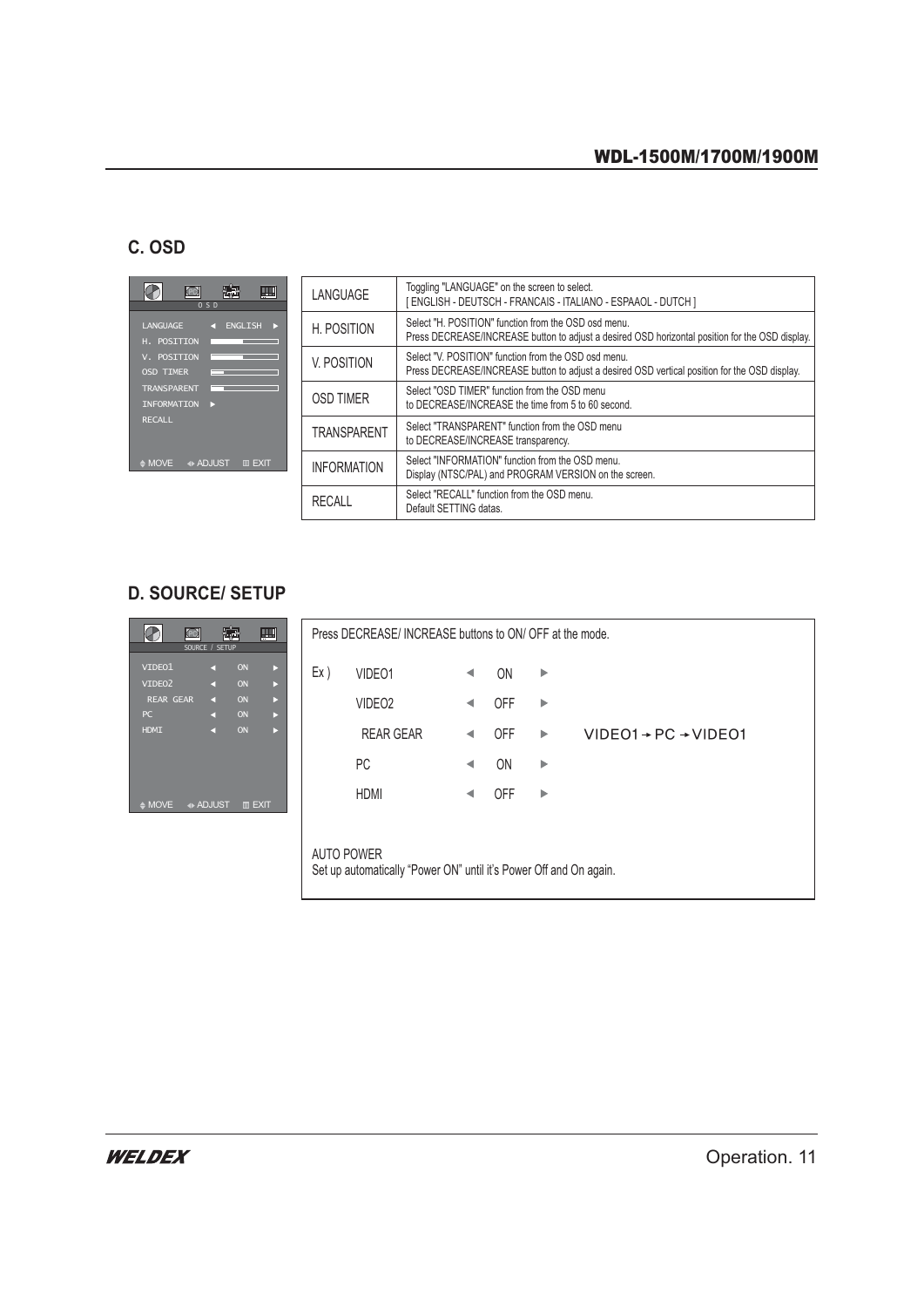#### **F. Terms**

#### **TFT LCD (Thin Film Transistor LCD)**

Is a thin film transistor LCD and is a type of LCD, a display element that uses optical switch controlling the transmission of light by changing the arrangement of liquid crystal. Active matrix type of flat plate display operates the liquid crystal by integrating TFT(thin film transistor), an active switching element to each pixel of existing simple type LCD, and is emerged as a powerful CRT substitute in PC areas including TV since it has excellent resolution.

#### **Resolution**

Refers to precision level of device that displays graphics including graphic screen, TV camera and plotter. In general, resolution of screen is determined by the number of pixels at the horizontal points and vertical points forming the screen. The bigger the resolution of screen is, the more it can display information and easier it can perform several tasks at the same time.

#### **Horizontal frequency**

Number of horizontal frequencies that can be displayed for 1 second is called horizontal frequency. The unit is Khz

#### **Vertical frequency**

Frequency of displaying the screen repetitively for 1 second is called vertical frequency. The unit is Hz.

#### **Pixel**

Graphic screen can be separated into the row and column of small points and this small point is called "Pixel". It is the smallest unit of screen that can be saved, displayed and addressed.

#### **Pixel pitch**

Minimum diameter of LCD display is called "Pixel pitch".

For your reference, the distance between each pixel in CRT monitor is expressed as "DOT Pitch".

#### **OSD (On Screen Display)**

When the user press the adjustment button to adjust the monitor screen status while data is displayed in the screen, this function appears in the graphic form in the screen so that the user can easily adjust it.

#### **Plug and Play**

This function is to automatically and easily adjust new hardware without separate installation process.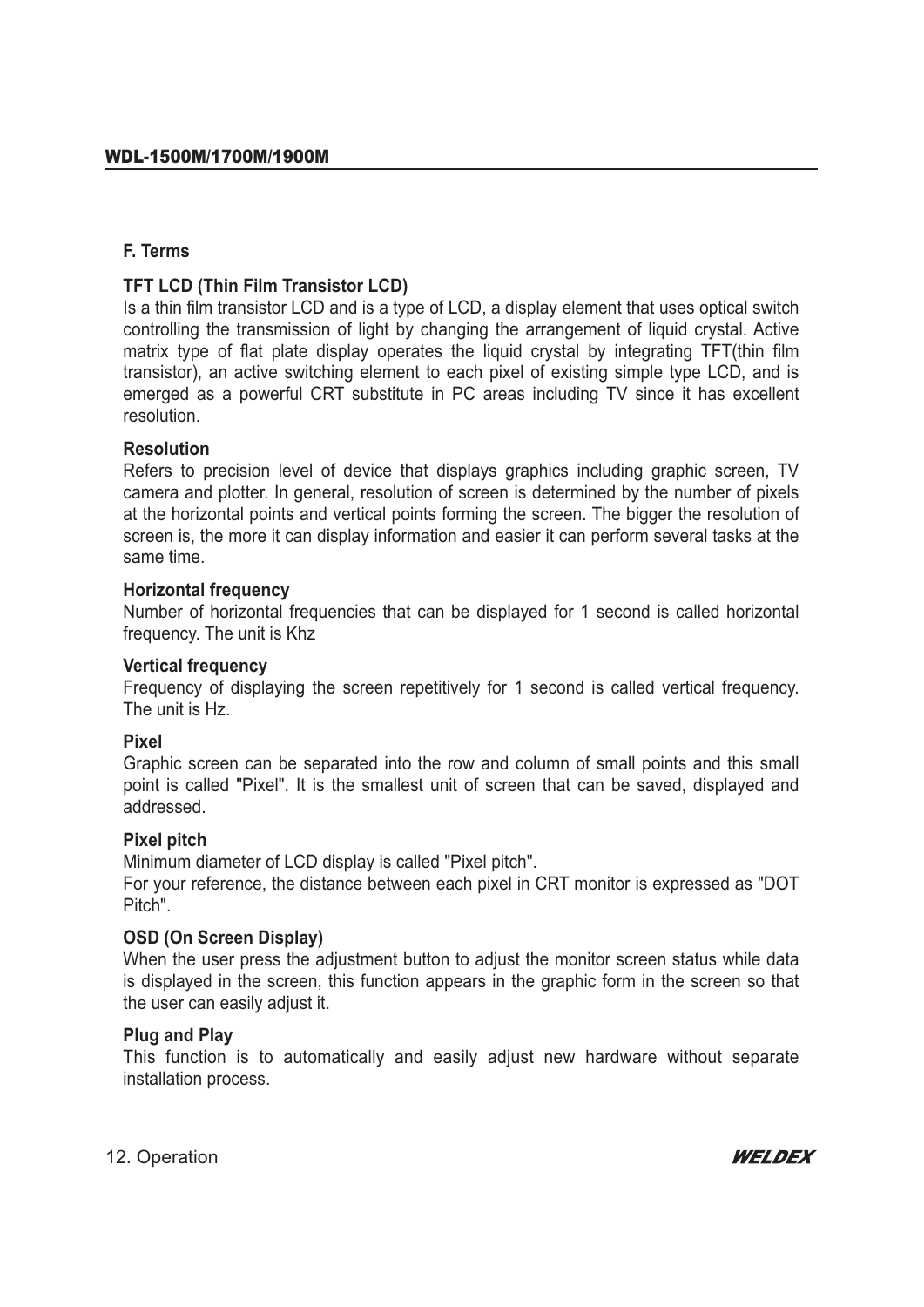#### **G. Check before asking warranty service**

#### **Q: Power doesn't come out.**

A: Connect power cord correctly and press power switch.

#### **Q: Screen doesn't come out.**

A: Check that monitor of signal cable(D-Sub) is connected correctly.

#### **Q: LED of monitor is blinking.**

A: Check that monitor of signal cable(D-Sub) is connected correctly.

#### **Q: The size and position of screen is not normal.**

A: Activate auto on screen display.

#### **Q: Screen is too bright or dark.**

A: Adjust brightness or contrast on screen display.

#### **Q: The letter on screen is not clear and noise comes out.**

A: Make it be optimal by adjusting "Phase" on display adjust.

#### **Q: Screen doesn't come out clearly.**

A: Adjust vertical frequency in registration information of system display. If the symptom happen continuously, adjust by changing video card.

#### **Q: No signal is shown up.**

A: Check signal cable(D-Sub) of monitor(S-Sub) and the condition of damage.

#### **Q: An image is turned up, but sound doesn't come out.**

A: Check program from other broadcast and press volume up button.

#### **Q: Screen of whole channel or special channel is overlapped.**

A: Adjust the position and direction of antenna.

#### **Q: Sound doesn't come out from speaker.**

A: Check that audio cable is connected with audio in port of monitor and sound card speaker of PC.

#### **Q: Screen doesn't turn up after changing to our monitor from previous one.**

A: Install new monitor(ours) after changing to frequency supported by out monitor on registration information of window display from previous one.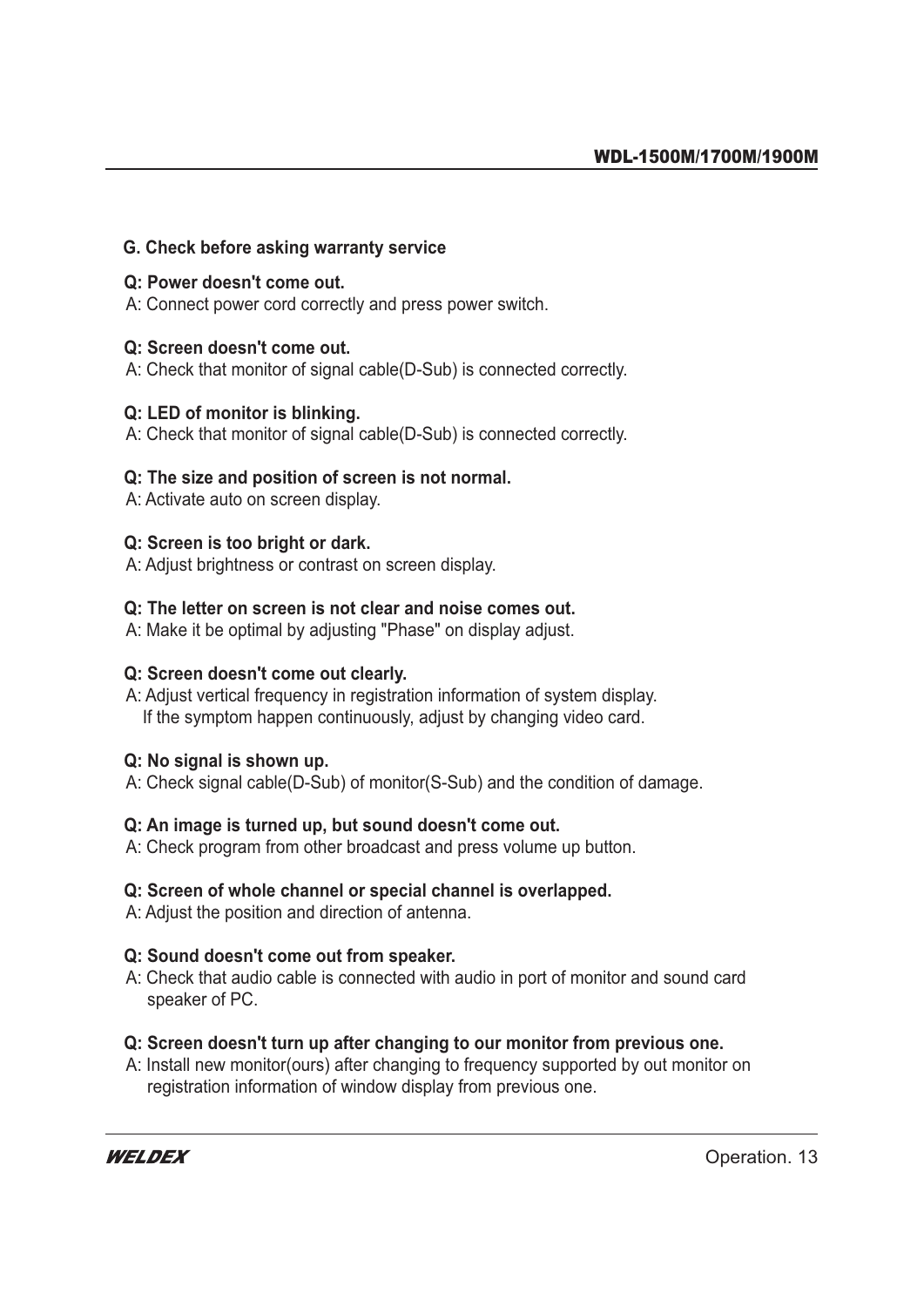# Packing List

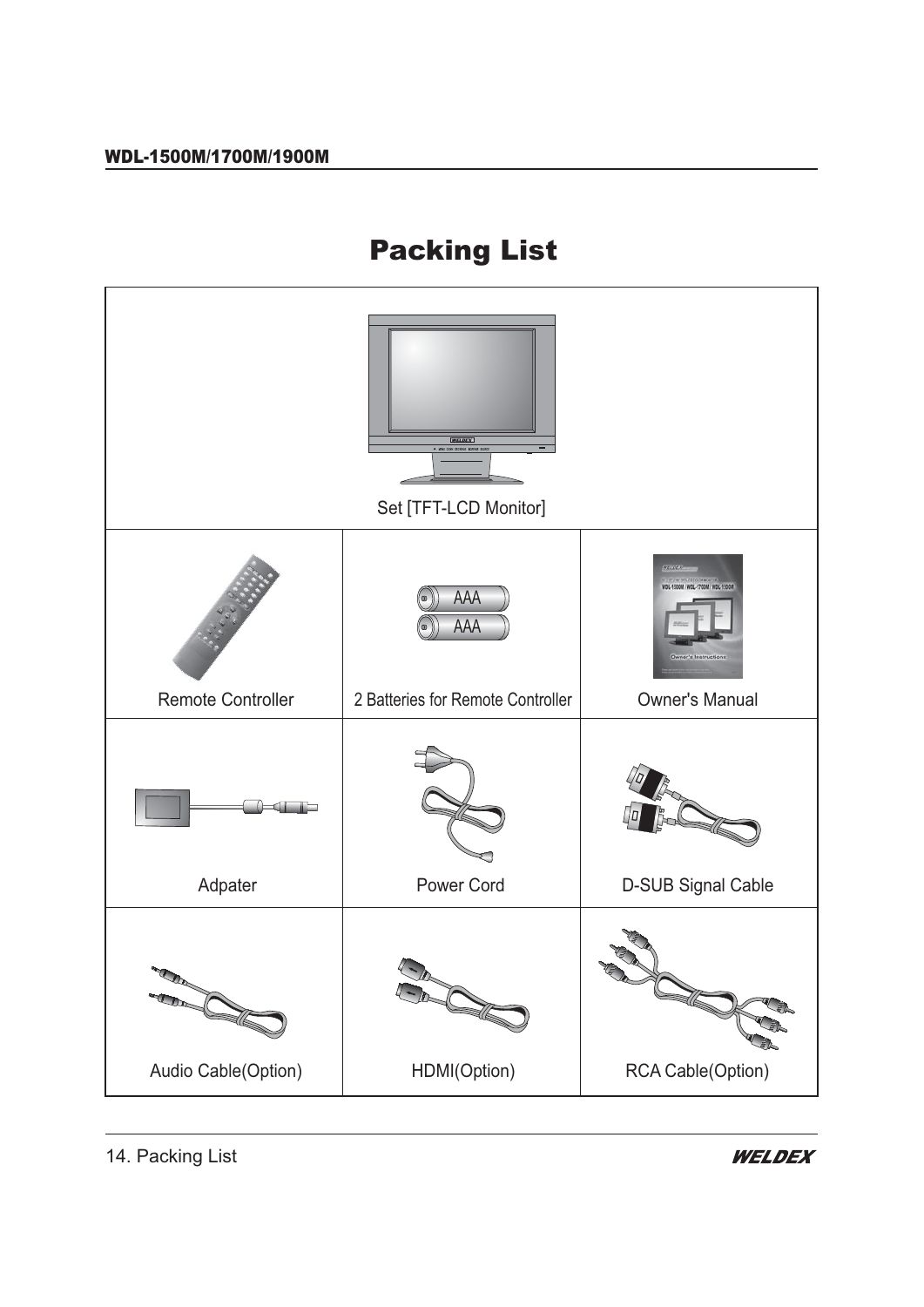## **Specifications**

| <b>DESCRIPTION</b>            |                  | <b>WDL-1500M</b>                                            | <b>WDL-1700M</b>           | <b>WDL-1900M</b>           |  |
|-------------------------------|------------------|-------------------------------------------------------------|----------------------------|----------------------------|--|
| DISPLAY TYPE(LCD TYPE)        |                  | ACTIVE MATRIX COLOR TFT LCD                                 |                            |                            |  |
| <b>SCREEN SIZE(inch)</b>      |                  | 15" (Diagonal)                                              | 17" (Diagonal)             | 19" (Diagonal)             |  |
| <b>VIEWABLE SIZE</b>          |                  | 304.128mm x 228.096mm                                       | 337.92mm x 270.336mm       | 376.32mm x 301.06mm        |  |
| <b>VIEWING ANGLE</b>          | <b>WDL-1500M</b> | TOP 65°C/BOTTOM 60°C/LEFT 70°C/RIGHT 70°C(CR $\geq$ 10)     |                            |                            |  |
|                               | <b>WDL-1700M</b> | TOP 80 ℃/ BOTTOM 80 ℃/ LEFT 80 ℃/ RIGHT 80 ℃ (CR ≥10)       |                            |                            |  |
|                               | <b>WDL-1900M</b> | TOP 80 ℃/ BOTTOM 80 ℃/ LEFT 80 ℃/ RIGHT 80 ℃ (CR ≥10)       |                            |                            |  |
| PIXEL PITCH(mm)               |                  | $0.297(H) \times 0.297(V)$                                  | $0.264(H) \times 0.264(V)$ | $0.294(H) \times 0.294(V)$ |  |
| <b>WALL MOUNTING</b>          |                  | <b>YES</b>                                                  |                            |                            |  |
| <b>BRIGHTNESS</b>             |                  | 250 cd/m <sup>2</sup>                                       | 250 $cd/m2$                | $250 \text{ cdm}^2$        |  |
| <b>RESOLUTION</b>             |                  | XGA(1024x768)                                               | SXGA(1280x1024)            | SXGA(1280x1024)            |  |
| <b>DISPLAY COLOR</b>          |                  | 16.2M Colors                                                |                            |                            |  |
| <b>PIXEL FORMAT</b>           |                  | <b>RGB VERTICAL STRIPE</b>                                  |                            |                            |  |
| <b>INTERFACE</b>              |                  | <b>DIGITAL</b>                                              |                            |                            |  |
| <b>VIDEO INPUT</b>            |                  | ANALOG R.G.B(0.7Vp-p), COMPOSITE(0.7Vp-p)                   |                            |                            |  |
| <b>CONTRAST RATIO</b>         |                  | 700:1                                                       | 1000:1                     | 1000:1                     |  |
| <b>AC/DC ADAPTOR</b>          |                  | AC 100-240, 60/50Hz, DC12V/4.16A                            |                            |                            |  |
| <b>BULT-IN SPEAKERS</b>       |                  | WITH SPEAKER(2W x 2 Stereo)                                 |                            |                            |  |
| PLUG&PLAY LEVEL               |                  | VESA DDC 1/2B                                               |                            |                            |  |
|                               |                  | DC POWER IN(DC 12V)                                         |                            |                            |  |
| I/O CONNECTOR                 |                  | AUDIO L/R IN & SPEAKER OUT & SPEAKER IN                     |                            |                            |  |
|                               |                  | VGA 15PIN D-SUB                                             |                            |                            |  |
|                               |                  | VIDEO 1/2, Rear gear signal, External source signal(Option) |                            |                            |  |
| <b>OPTION</b>                 |                  | <b>Touch Screen</b>                                         |                            |                            |  |
| <b>SYSTEM TYPE</b>            |                  | NTSC / PAL / SECAM / AUTO                                   |                            |                            |  |
| POWER REQUIREMENTS            |                  | 36W, SAVING MODE: 5W                                        | 48W, SAVING MODE: 5W       | 48W, SAVING MODE: 5W       |  |
| <b>RESPONSE TIME</b>          |                  | 8 msec                                                      | 5 msec                     | 5 msec                     |  |
| WEIGHT(NET)                   |                  | 10.1lbs                                                     | $13.2$ lbs                 | 17.6lbs                    |  |
| SIZE (Width x Depth x Height) |                  | 15.6" x 9" x 14.3"                                          | 16.9" x 9" x 16.2"         | 17" x 9" x 16.8"           |  |